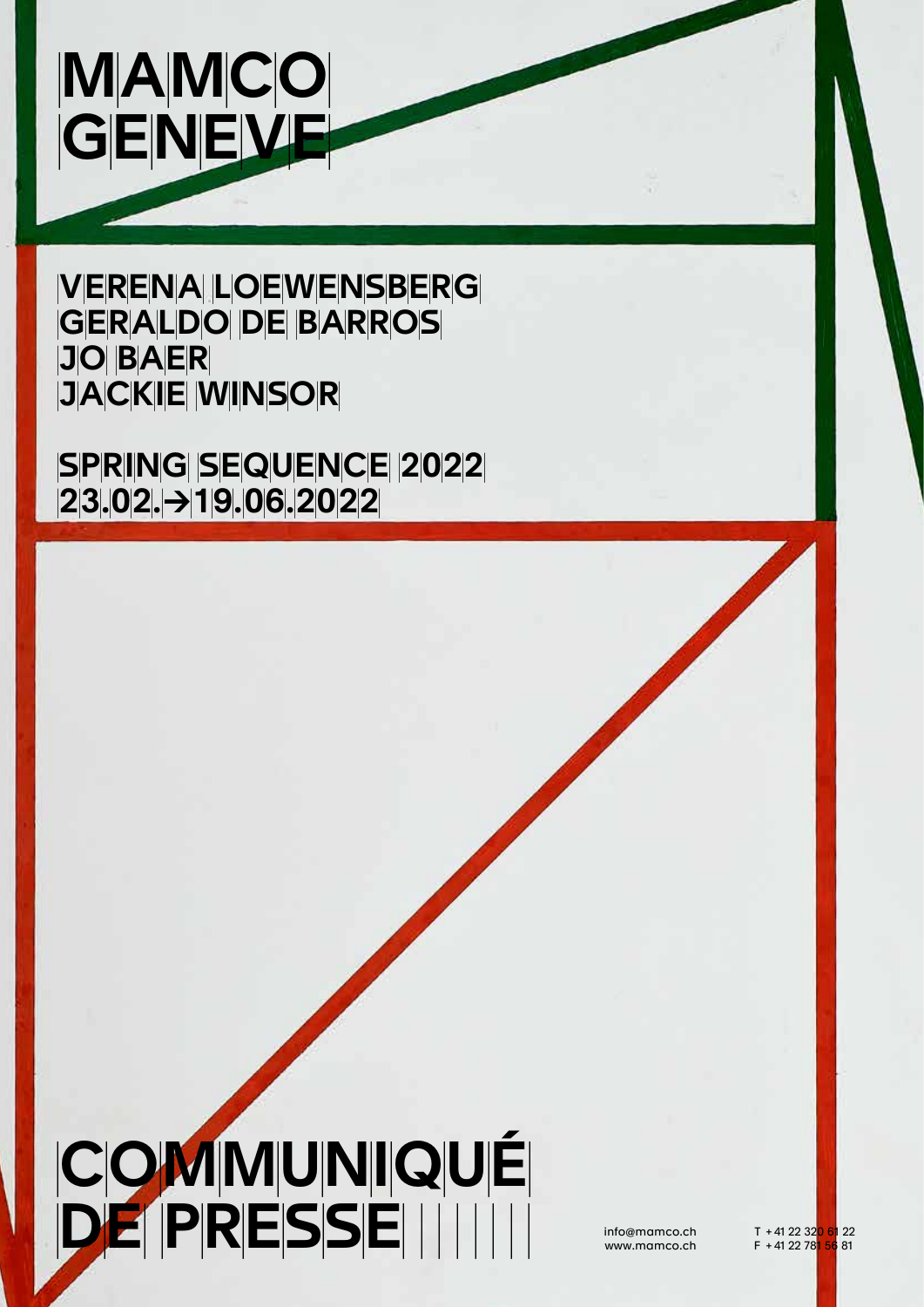# IN TRODUCTION

Now that an ambitious renovation plan has been selected, MAMCO is moving on to the next stage in its development. We want to take advantage of this transformation to reaffirm MAMCO as a museum of contemporary *and* modern art. For us, it is no longer a question of showing what contemporary art owes to modernism so much as what modernism can teach us *about* contemporary art.

 History has two enemies: amnesia (along with its politically weaponized form, populism) and fetishization of the past. After all, the study of history can reveal narratives that make market simplifications and the establishment of a canon untenable. Those are precisely the types of narratives to which we intend to contribute. This season's contributions spring from two different starting points but converge upon a formative modernist motif, as identified by Rosalind Krauss in 1979—the grid.

 First, the Verena Loewensberg retrospective and Geraldo de Barros exhibition reveal how a modern vocabulary established in the early 20th century postulated the creation of a universal language akin to science and music that could be applied to all forms of creation.

 Second, exhibitions of post-Minimalist works from the 1960s by Jackie Winsor and Joe Baer show how, like many other women artists, they worked with geometric forms and repetition to develop their own practice by making use of a "rectilinear framework primarily to contradict it," as Lucy Lippard observed.

 This convergence upon a system of geometric coordinates originating in the rational principles central to Western thought would prove to be a launchpad for radical shifts, liberations, ruptures, and deviations all in all, a fairly good definition of the artistic practices of today. By exploring and challenging the grid, these artists invite us to do the same in all disciplines where it appears, be it in the form of graphs, tables, or programs that are taken to be undisputable facts when they should be seen as interpretive frameworks.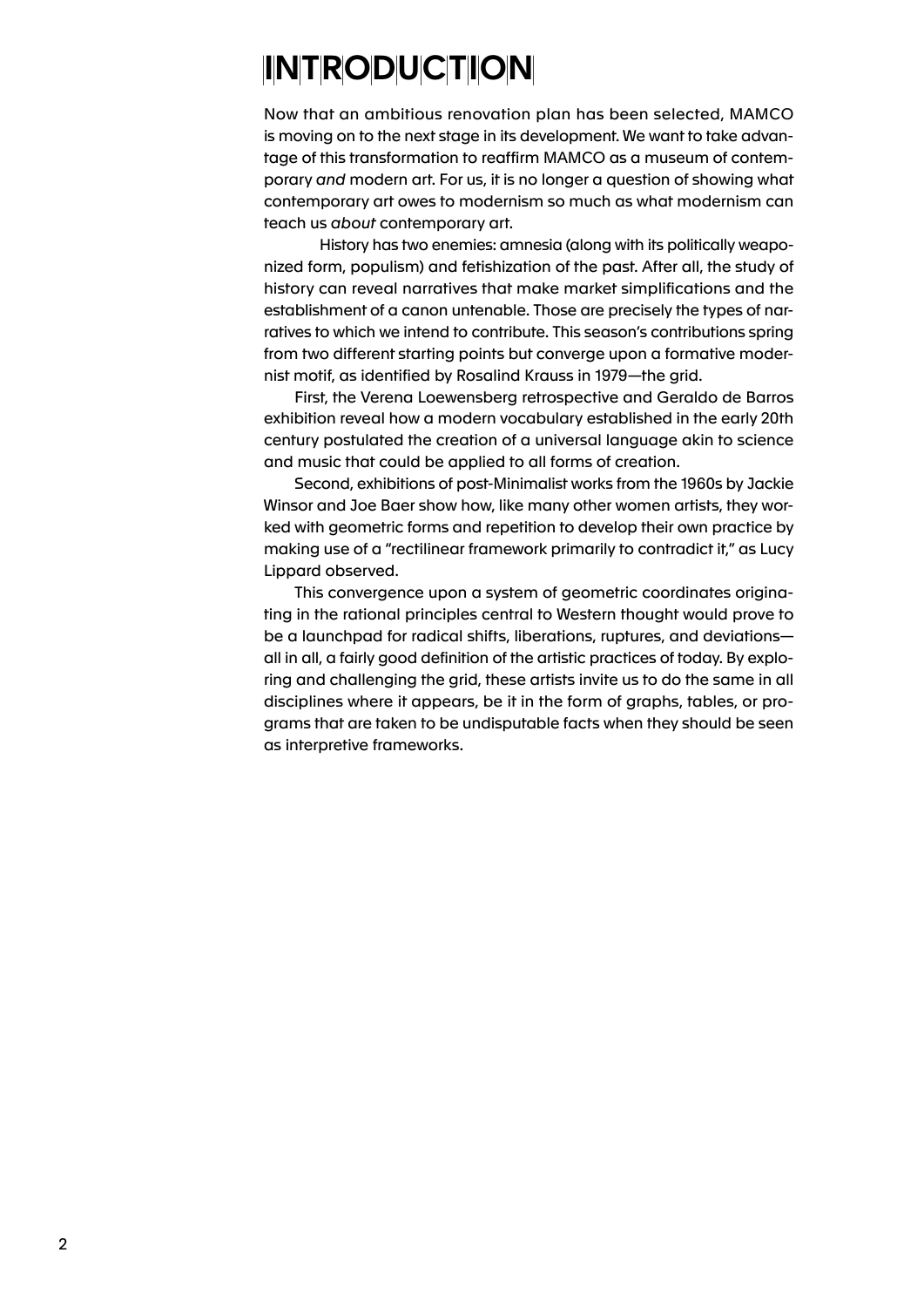### **VERENA LOEWENSBERG**

Concrete art, the final modernist movement in Switzerland, dominated the country's art scene until the end of the 1960s. After this, other international influences began to appear—Pop art and Conceptual art—followed by Fluxus and the return of figurative painting.

 The Concrete art movement, which emerged during the interwar period in Europe, called for an objective, autonomous visual idiom free from any exterior referentiality. Situating itself in opposition to figurative art as well as to real or expressive abstraction, Concrete art constructed a vocabulary through the use of purely visual elements (shapes, surfaces, colors) designed to embody clear geometric principles.

 In 1930, the Concrete Art group, with Theo Van Doesburg at its center, offered a reference point around which artists such as Wassily Kandinsky and Jean Arp could define their art. However, it was Max Bill who gave the movement real impetus, first in 1936 in Switzerland, then internationally through a number of exhibitions and publications.

 It was not until the movement had already peaked that Verena Loewensberg (1912–1986), the only female member of the "Zurich Concretes," finally enjoyed the same recognition as her peers (who included Bill, Camille Graeser and Richard Paul Lohse). The full extent of her œuvre only became known in 1981 at her Kunsthaus Zürich retrospective (the museum's first such exhibition of a woman artist), five years before her death.

 Loewensberg, who rarely discussed her work and was little-known in the French-speaking part of Switzerland, created concise, structured compositions that showed considerable freedom in terms of shape and color. Her first works date back to 1936, and the first painting recorded in her catalogue raisonné (nearly 630 paintings, as well as gouaches, drawings, engravings and sculptures) dates from 1944.

 After finishing the Kunstgewerbeschule Basel (a school of applied arts), where she trained in drawing, textiles and color theory, she studied dance in Zurich. Through her association with Max Bill, she came into contact with the Paris-based *Abstraction-Création* group, led by Georges Vantongerloo, which first exhibited her work in 1936.

 In the ensuing decades, Loewensberg, who was married to designer Hans Coray until 1949, developed her pictorial practice while working in the local textile industry and accepting commissions for applied art. A jazz enthusiast, she opened City Discount, a record store, in Zurich in the 1960s. From this point on her work focused on shapes and series that broke from the strictures of Concrete art and moved closer to the ideas of colorfield painting, Pop art and Minimal Art.

 The MAMCO exhibition is structured around the artist's progression. Taking as its starting point her entire generation's relationship to the grid system as a rational organizing principle, the exhibition shows the proliferation of this movement starting in the 1950s and emphasizes the importance of music and the applied arts in Loewensberg's early pieces. It also reveals the artist's freer use of shape and color that culminated in her series from the 1970s and 1980s, works that reflect the influence of two contemporaneous movements, serial art and radical abstraction.

The exhibition is curated by Lionel Bovier. With the support of the Stanley Johnson Foundation, the Ernst Göhner Foundation, and the Georg and Josi Guggenheim **Stiftung**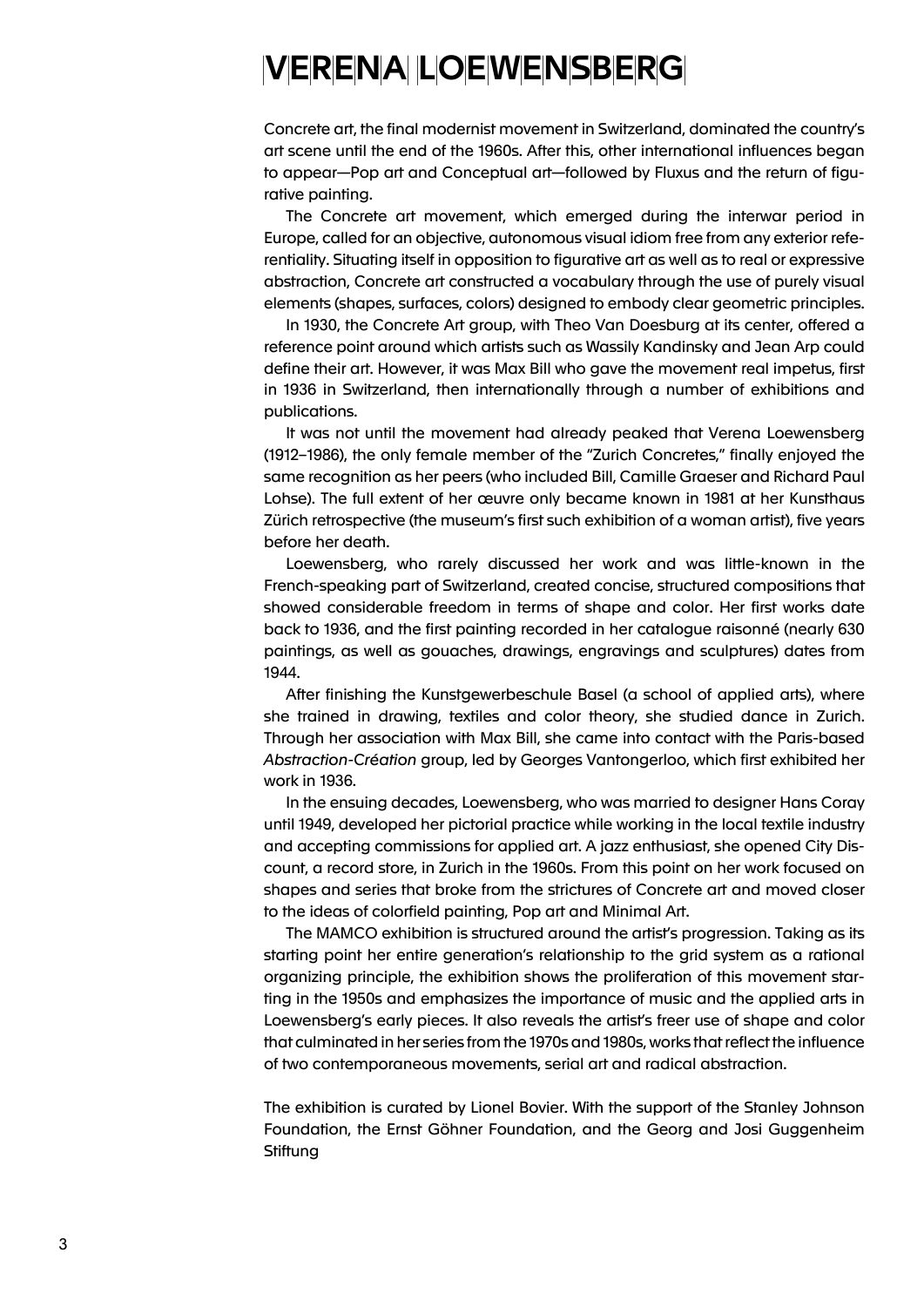## **GERALDO DE BARROS**

Geraldo de Barros (1923–1998) was a Brazilian painter, photographer, and designer, and a founding member of the Brazilian Concrete art movement. De Barros initially trained as an economist, but in the mid-1940s, while still employed at Banco do Brasil, he began studying art. He first made a name for himself as a photographer with the abstract series entitled *Fotoforma*, which he showed in 1951 at the São Paulo Museum of Modern Art. The unconventional nature of this work won him a scholarship that enabled him to study and travel in Europe. There he met Max Bill and François Morellet, with whom he maintained close ties. De Barros was particularly interested in Gestalt theory and the geometry of Concrete art. When he returned to Brazil he founded the Grupo Ruptura, along with Waldemar Cordeiro and Luis Sacilotto, among others. The group's aim was to align Brazilian art with the modernization movement then sweeping the country. In 1956 de Barros took part in the first *International Exhibition of Concrete Art* in Sao Paulo, and in 1960 his work was included in the international *Konkrete Kunst* exhibition organized in Zurich by Max Bill. Meanwhile, in 1954, his interest in the applied arts led him to found Unilabor, a utopian cooperative devoted to the construction of modern furniture.

 The MAMCO exhibition retraces this trajectory, taking as its point of departure de Barros' return to Concrete art at the end of the 1970s when, abandoning the use of brushes and canvas, he took up new materials such as Formica. De Barros explains this transition in a manifesto entitled On *Reprising Some Form-Objects of Concrete Art*, published in conjunction with an exhibition of five of his paintings at the São Paulo Biennial in 1979. He writes about his search for a "form-object" that refers to nothing but itself and how this led him to recreate his first Concrete art paintings from 1953 using modern industrial materials. De Barros wanted to reinvent the relation between art and industry so that art could be produced on a large scale. To that end, he also used the manifesto to divulge the compositional schemata behind his paintings so that anyone could reproduce them. His goal was to make concrete art accessible to everyone and strip it of any originality. This manifesto-cum-user manual recalls some of the protocols that emerged under Conceptual art and also underscores the social foundations of abstraction as envisioned by de Barros.

The exhibition is organized by Paul Bernard, in collaboration with Fabiana de Barros and Michel Favre, and has received the generous support of Heitor Martins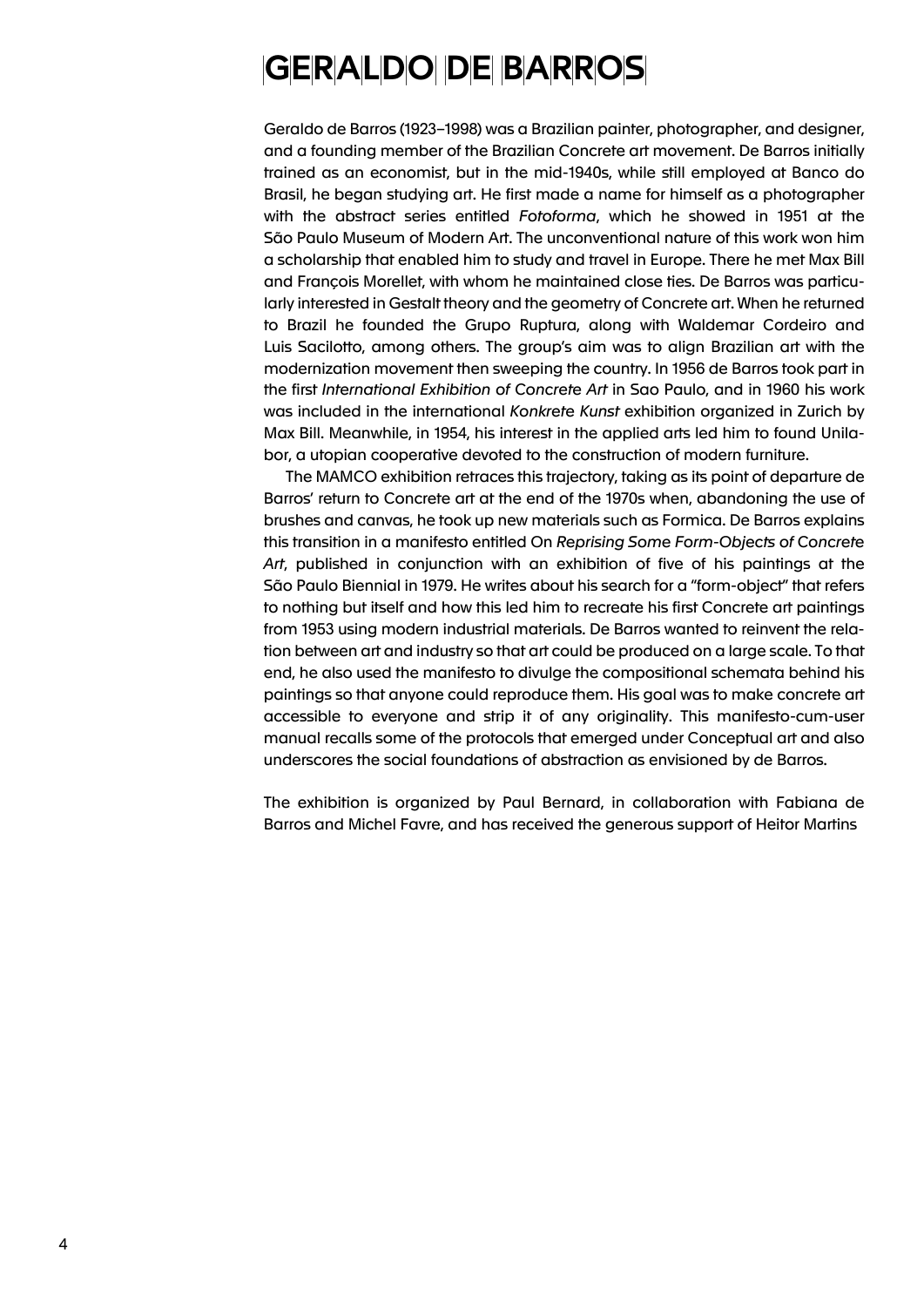#### $|J|O||B|A|E|R|$

This exhibition focuses on the first two decades of Jo Baer's intense and diverse artistic career. The works on display, created between 1960 and 1981, trace Baer's development of pictorial Minimalism, culminating in a figurative painting that references both the body and archeological landscape.

 Born in 1929, Baer did not seek to belong to any art movement, yet managed to be a part of the most exciting artistic episodes of the 1960s and 1970s. Following her university studies in Seattle and at the New School for Social Research, she frequented the Ferus Gallery before returning to New York. In 1966, Lawrence Alloway invited her to exhibit together with Donald Judd, Robert Ryman, and Frank Stella in a show devoted to "systemic painting." Mel Bochner also included her in one of Conceptual art's seminal exhibitions : *Working Drawings and Other Visible Things on Paper Not Necessarily Meant to Be Viewed as Art*. The following year, Baer was part of the *10* show at the Dwan Gallery in Los Angeles, together with Carl Andre, Agnes Martin, and Robert Smithson.

 The exhibition opens with *Wink, 'The Risen',* a work from the early 1960s which is right in step with the new directions in Californian art at the time. The painting's title, at once biblical and flirtatious, sets the tone for how the motif oscillates between abstraction and the vernacular, between heraldry and adornment.

 Between 1966 and 1974, Baer disagreed with the Minimalists, instead advocating for the vitality of painting freed from the constraints of perspective and arguing that abstract art could be non-illusionary. The paintings she produced at that time consist of shapes with negative space, black frames painted on white backgrounds. The addition of color establishes a relation within and between the paintings, but also an optical one with the viewer.

*H.Arcuata* produced in 1971 is a work whose title is based on the conventions of botanical Latin names. "H." refers to the painting's horizontal format and "Arcuata" to the composition's curved shapes. The painting, which was designed to be hung very low, almost at ground level, is part of a series the artist prosaically dubbed her "Radiator paintings." The dimensions and the hanging lend the painting sculptural qualities, enhanced by the curvaceous motif that streaks across the field of the canvas.

 In 1974, Baer created two printed works that combine geometry and language. This interest in language and symbols gradually led her to abandon abstraction. *Demi-Pirouette (Half Turn on the Haunches)* from 1981 with its choreographic title combines a female body in profile, an amoeba, and mysterious symbols. Paleolithic motifs regularly appear in Baer's work, as well as writing composed of circles evoking a megalithic topography.

 The pictorial symbols in Baer's work are not exclusively abstract or figurative, nor are they syntactical or archaeological. Rather they aspire to an expanded phenomenological experience, a vast science of perception embracing abstraction, optics, language, and history.

Exhibition organized by Julien Fronsacq, with the support of PACE Gallery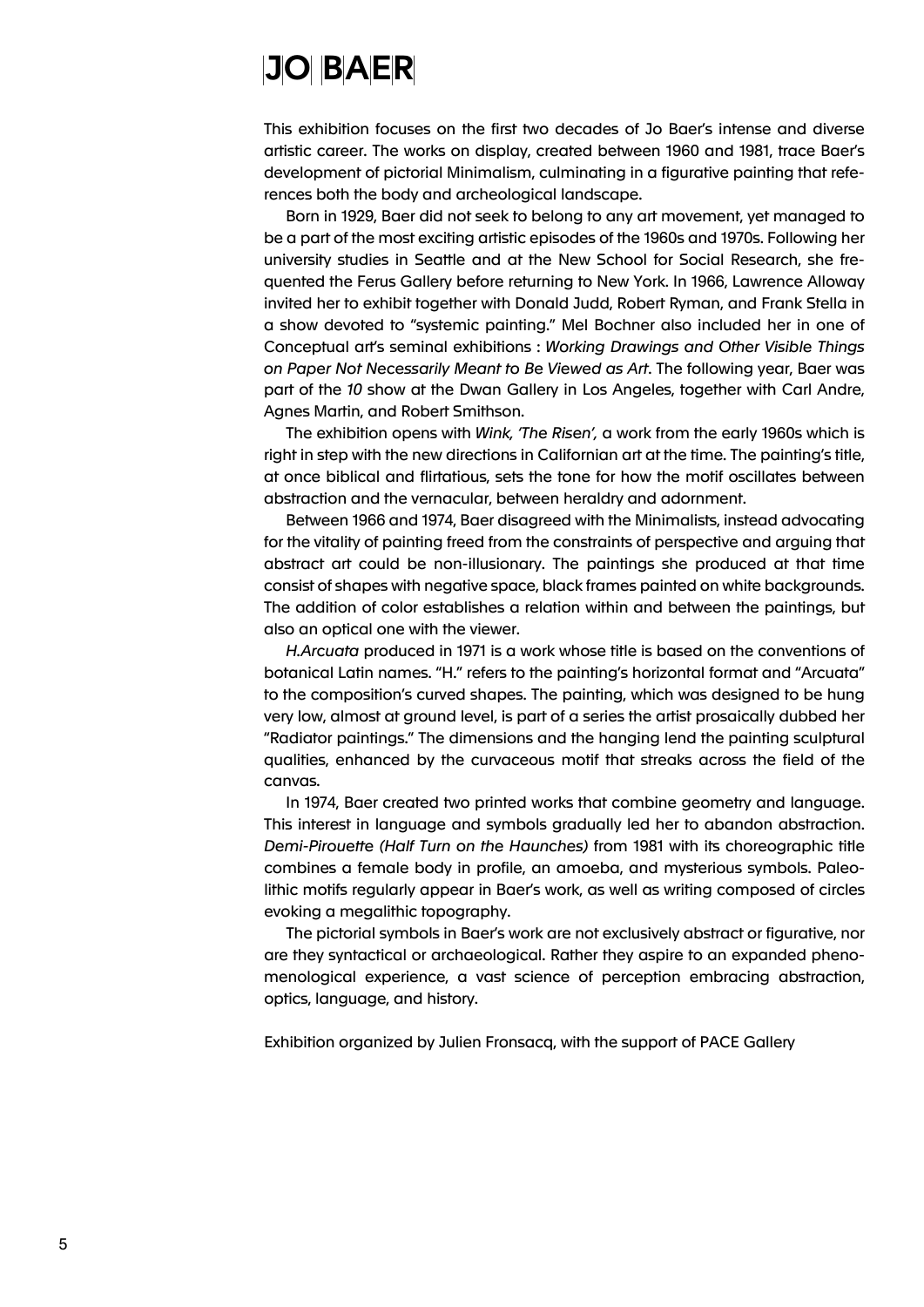#### $J$  ACK I E WINSOR

Since the late 1960s, Jackie Winsor (American, born in Canada in 1941) has been making sculpture that expands a Minimalist vocabulary, using unrefined materials and grids to investigate process and labor.

 Her work, which developed in the early 1970s as a reaction to Minimal art, has first been characterized as "post-Minimal," "Anti-form," and "Process art." Informed by her own personal history, Winsor's sculptures from this period indeed sit at the intersection of Minimalism and feminism, maintaining an attention to elementary geometry and symmetrical form, while eschewing Minimalism's reliance on industrial materials and methods, through the incorporation of hand-crafted, organic materials.

 As Lucy Lippard wrote in the 1970s, "her materials are plywood, pine, rope, brick, twine, nails, lathing, and trees. From them she makes compact objects, natural and easy in their physicality; unpretentious, but formally intelligent in their use of a tension between material and process, process and result … Winsor lists her central concerns as 'repetition, weightiness, density, and the unaltered natural state of materials.' I would have added scale, obsessiveness, time, nature, and a visceral body reaction verging on the sensual … Repetition in Winsor's work refers not to form, but to process; that is, to the repetition of single-unit materials which finally make up a unified, single form … The basic order, or geometry, in Winsor's work is always thwarted by action or by nature, by the materials' or the process' inclinations toward their own identities. Many women artists working with geometry and obsessive repetition … have come into their own by using a rectilinear framework primarily to contradict it."

 Since the 1970s, Winsor also used chance procedures and performative actions to determine the final outcome of her sculptures, exploding and reassembling a cube with 20'000 nails patiently hammered into its surface, or attaching to the back of a car a piece covered with 50 layers of acrylic paint to drag it up and down a sidewalk.

 With the series of wall inset pieces, started in the 1990s, she seems to allude to painting, but also explores the creation of a "negative space." As in the "cuts" in buildings of Gordon Matta-Clark, whom she befriended in the early 1970s, her "windows" open a void into the wall, thus transforming the space within which they are exhibited.

 In 1979, a mid-career retrospective of her work opened at MoMA and in 1991 Milwaukee Art Museum organized a touring retrospective. P.S. 1 inaugurated its newly renovated space in Long Island City, Queens with a retrospective of her work in 1997. More recently, her one-person exhibition was held at the Aldrich Contemporary Art Museum, Ridgefield, CT in 2014-2015. MAMCO's exhibition offer an overview of her practice by gathering works from the 1960s to the 2000s.

Organized by Lionel Bovier, with the support of Paula Cooper Gallery, New York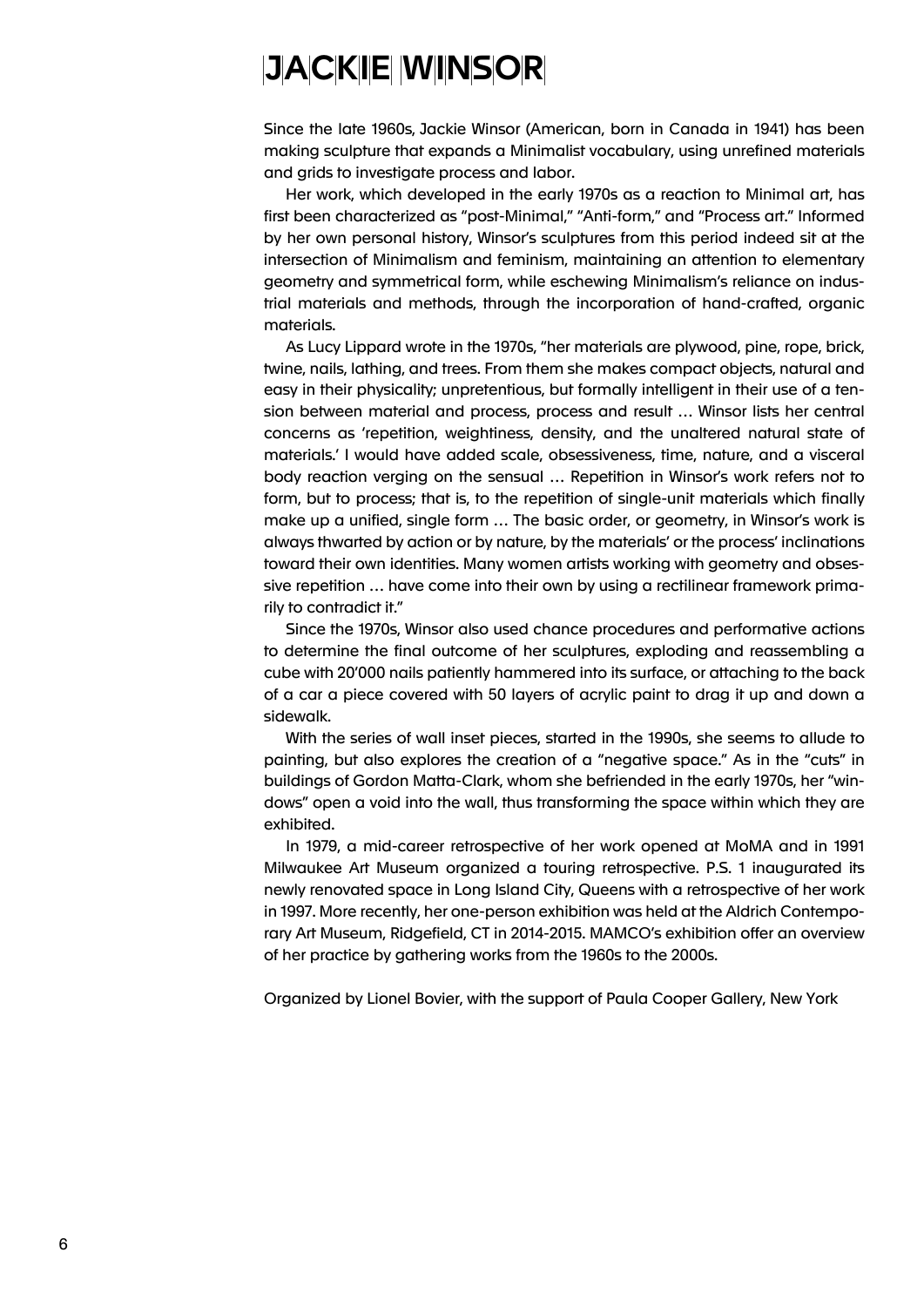



Verena Loewensberg, *Sans titre*, 1972 court. Henriette Coray Loewensberg 







Geraldo de Barros, *Objeto Forma Projeto 53*, 1953/1979

Jo Baer, *H. Arcuata* coll . Daimler Art Collection Stuttgart/Berlin Photo : Tom Powel, New York

Jackie Winsor, *Small Circle,* 1969 Hemp, 21.60 x 99 x 99 cm court. the artist and Paula Cooper Gallery, New York